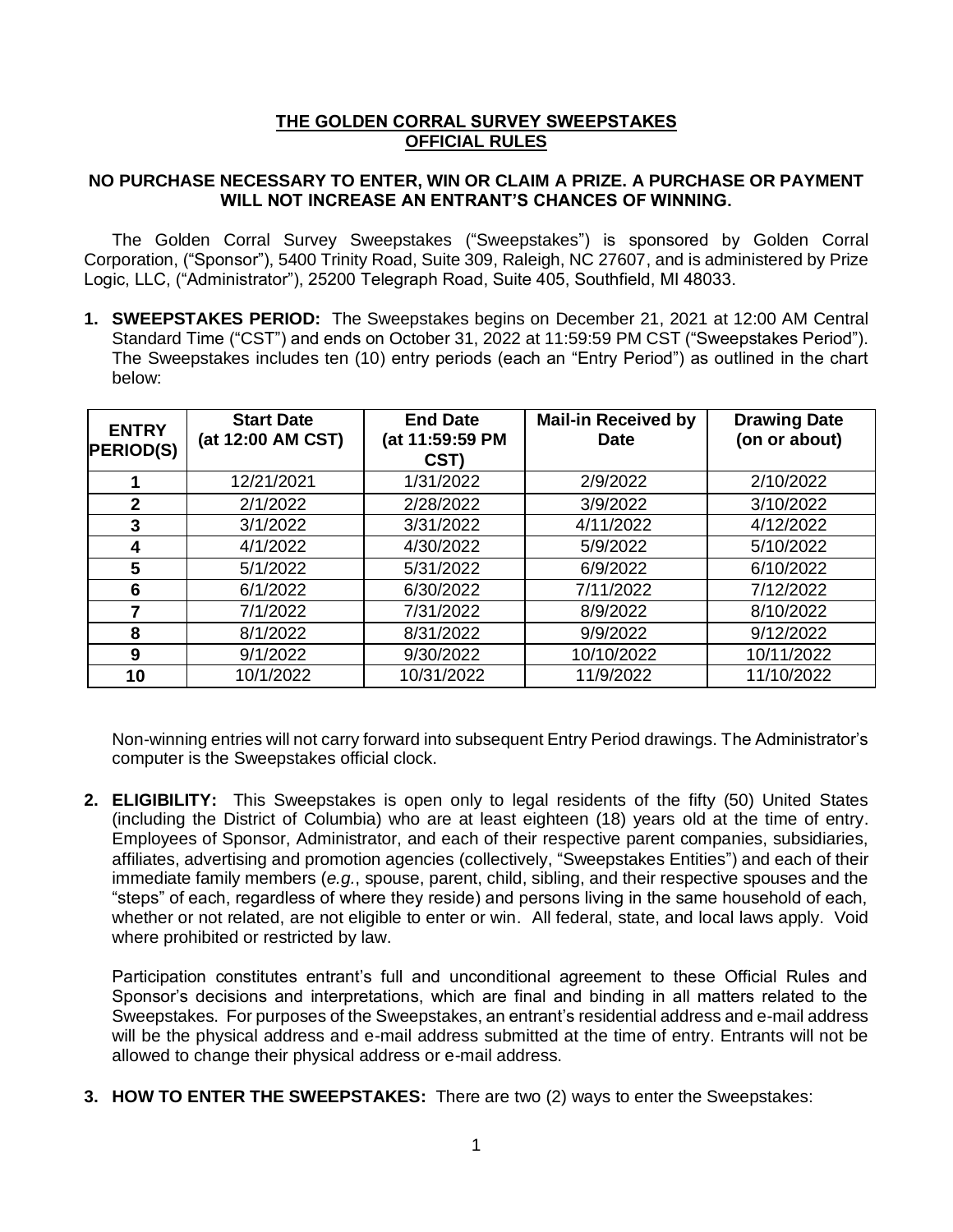- **A. Make a Purchase and Take a Survey**: During the Sweepstakes Period, an eligible entrant may complete a purchase at a participating Golden Corral, in-restaurant or online. After completing the purchase, entrant will receive a receipt with a link to participate in the survey, and/or will be sent an email with a survey. Entrant must visit the website and complete a submit the survey and registration form including, but not limited to, his/her first and complete last name (no initials), valid e-mail address, and agree to these Official Rules. Upon the successful completion of the survey, and submission of the registration information, an entrant will receive one (1) entry into the applicable Entry Period.
- **B. Mail-In Method of Entry:** To earn a Sweepstakes entry without making a purchase and taking a survey, an entrant may hand-write his/her complete name (no initials), valid e-mail address, street address (P.O. Boxes not accepted), city, state, ZIP code, telephone number, and date of birth (MM/DD/YYYY), on a 3½"x5" card ("Mail-In Entry") and mail it (in an outer mailing envelope) with sufficient postage to The Golden Corral Survey Sweepstakes, PO Box 251328, West Bloomfield, MI 48325. A Mail-In Entry is worth one (1) entry. An entrant may mail-in four (4) times per Entry Period during the Sweepstakes Period. Following this method of entry, an entrant will receive one (1) entry, per Mail-In Entry, into the applicable Entry Period.

All Mail-In Entries must be postmarked by the applicable end date and received by the respective date indicated in the chart above in Section 1. Mail-In Entries must be legibly hand-written. Mechanical reproductions, postage-due, and Mail-In Entries sent in excess of the entry limits set forth below will not be accepted. Mail-In Entries received without a verifiable and legible return address will be deemed incomplete and not valid entries.

**Entry Limit**: Regardless of method of entry, there is a limit of four (4) entries per person per Entry Period. If more than four (4) entries per Entry Period is received from the same person, telephone number and/or e-mail address the entries may, at the Sponsor's sole discretion, be disqualified. Entrants are prohibited from using more than one (1) e-mail address or multiple identities. If it is found or suspected that an entrant is using more than one e-mail address or multiple identities to participate in the Sweepstakes, then that entrant, in Sponsor's sole discretion, may not be eligible to win a prize.

**IMPORTANT:** MESSAGE AND DATA RATES MAY APPLY IF AN ENTRANT ENTERS THIS SWEEPSTAKES ON HIS/HER MOBILE DEVICE. NOT ALL MOBILE TELEPHONE/WIRELESS PROVIDERS CARRY THE SERVICE NECESSARY TO PARTICIPATE IN THESE SWEEPSTAKES. ENTRANTS SHOULD CONSULT THEIR WIRELESS PROVIDER'S PRICING PLANS. MOBILE ENTRY IS NOT REQUIRED TO ENTER OR WIN A PRIZE IN THIS SWEEPSTAKES.

**4. RANDOM DRAWING:** On or around each drawing date indicated in the chart above in Section 1, the Administrator will randomly select five (5) potential winners from all eligible entries received for each Entry Period, for a total of fifty (50) potential winners. Each winner is considered a potential winner pending verification of his/her eligibility and compliance with these Official Rules.

## **5. PRIZES, APPROXIMATE RETAIL VALUE ("ARV"), AND ODDS OF WINNING:**

- **A. Prizes (50 total; 5 per Entry Period):** Each prize is a \$50 Golden Corral gift card (each a "Prize"). No more than fifty (50) Prizes, five (5) per Entry Period, will be available in the Sweepstakes. The ARV of each Prize is \$50.
- **B. Total ARV:** The total ARV of all Prizes is \$2,500.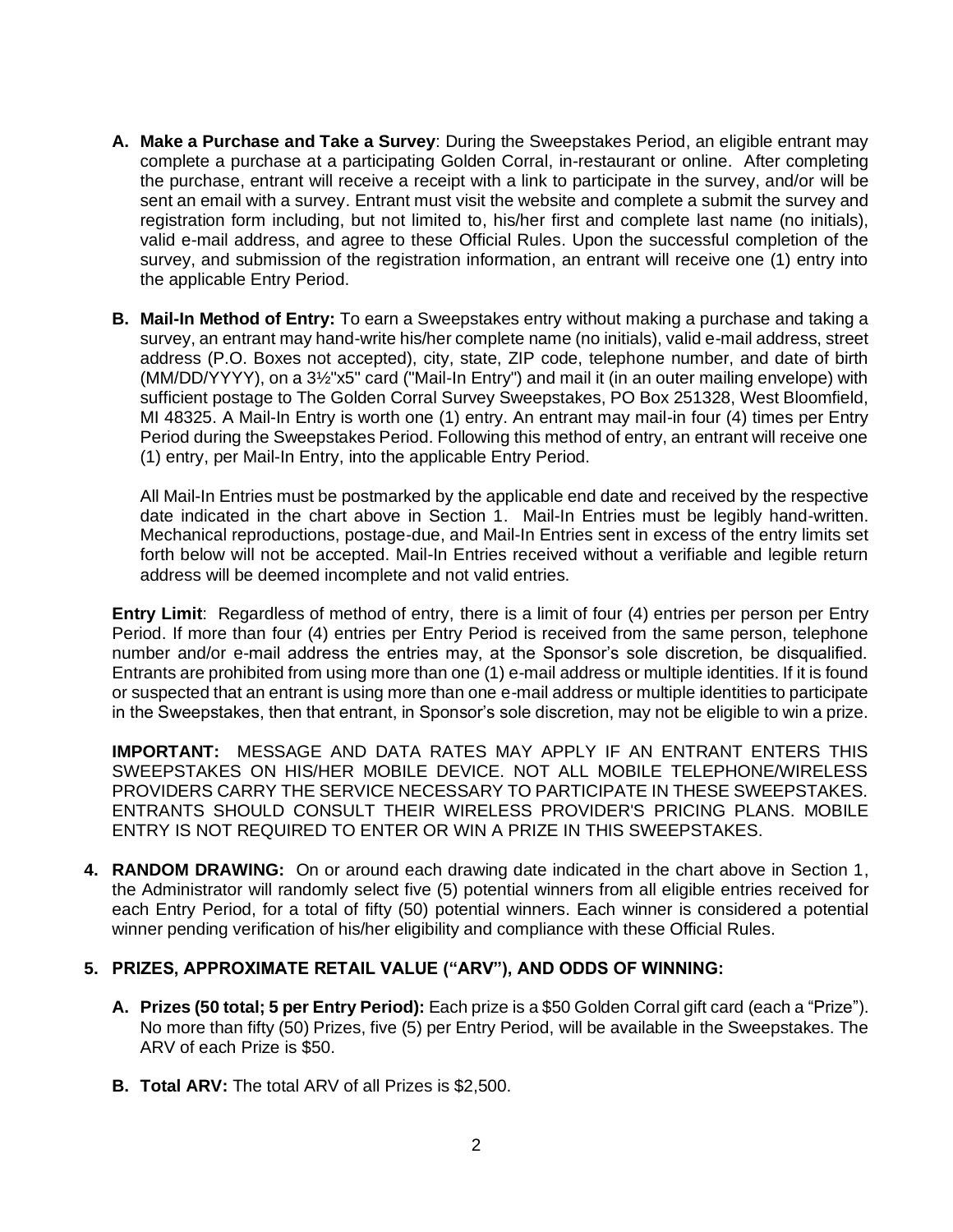- **C. Odds of Winning:** The odds of winning a Prize depend on the number of eligible Sweepstakes entries received during each Entry Period.
- **D. General Conditions:** There is a limit of one (1) Prize per person. In no event will more than fifty (50) Prizes, five (5) per Entry Period, be awarded. If, for any reason, more Prize notifications are sent (or more claims are received) than the number of Prizes offered, as set forth in these Official Rules, Sponsor reserves the right to award the intended number of Prizes through a random drawing from among all eligible Prize claims received. Terms and conditions of gift cards apply.
- **6. HOW TO CLAIM A PRIZE:** The potential winners are subject to verification of eligibility and compliance with these Official Rules. After the random drawing, Administrator will notify the potential winner via e-mail at the e-mail address provided at the time of registration. Failure to provide all required information and a signature on the documents within the stated time period may result in forfeiture of a winner's right to claim his/her Prize, and may result in the Prize being awarded to an alternate winner, if time permits. If a potential winner is disqualified, found to be ineligible or not in compliance with these Official Rules, declines to accept a Prize, the respective Prize may be forfeited. If a Prize is forfeited, the Prize may be awarded to an alternate winner, selected in a random drawing from among all remaining eligible entries, as determined by Sponsor in its sole discretion. If, after a good-faith attempt, Sponsor is unable to award or deliver a Prize, the Prize may not be re-awarded. Upon verification of eligibility, Prizes will be mailed to the winners at the physical mailing addresses provided at the time of entry. Any portion of a Prize not accepted by winner will be forfeited. Each winner shall be solely responsible for payment of any and all applicable federal, state, and local taxes for his/her Prize won. All other costs and expenses not expressly set forth herein shall be solely each winner's responsibility. The Prizes will only be awarded to verified winners.

Sponsor will attempt to notify each potential winner as set forth above, but Sponsor is not responsible for any undelivered e-mails, including without limitation e-mails that are not received because of a winner's privacy or spam filter settings which may divert any Sweepstakes e-mail, including any winner notification e-mail, to a spam or junk folder. Prizes that are unclaimed, unredeemed, or returned as undeliverable will not be awarded. Prizes are non-transferable and no Prize substitution, exchange or cash equivalent will be allowed, except by Sponsor, who reserves the right to substitute a Prize of equal or greater value in case of unavailability of the Prize or force majeure, at Sponsor's sole and absolute discretion. Sweepstakes Entities shall not be held responsible for any delays in awarding the Prize for any reason.

**7. LIMITATION OF LIABILITY:** By participating in this Sweepstakes, entrants agree that the Sweepstakes Entities and each of their respective affiliates, subsidiaries, representatives, consultants, contractors, legal counsel, advertising, public relations, promotional, fulfillment and marketing agencies, website providers and each their respective officers, directors, stockholders, employees, representatives, designees and agents ("Released Parties") are not responsible for: (i) lost, late, incomplete, stolen, misdirected, postage due or undeliverable e-mail/text notifications or postal mail; (ii) any computer, telephone, satellite, cable, network, electronic or Internet hardware or software malfunctions, failures, connections, or availability; (iii) garbled, corrupt or jumbled transmissions, service provider/network accessibility, availability or traffic congestion; (iv) any technical, mechanical, printing or typographical or other error; (v) the incorrect or inaccurate capture of registration information or the failure to capture, or loss of, any such information; (vi) any error, omission, interruption, deletion, defect, delay in operation or transmission, communications line failure, technical error, theft or destruction or unauthorized access to the Sweepstakes; (vii) any injury or damage, whether personal or property, to entrants or to any person's computer related to or resulting from participating in the Sweepstakes and/or accepting a Prize; and (viii) entries that are late, forged, lost, misplaced, misdirected, tampered with, incomplete, deleted, damaged, garbled or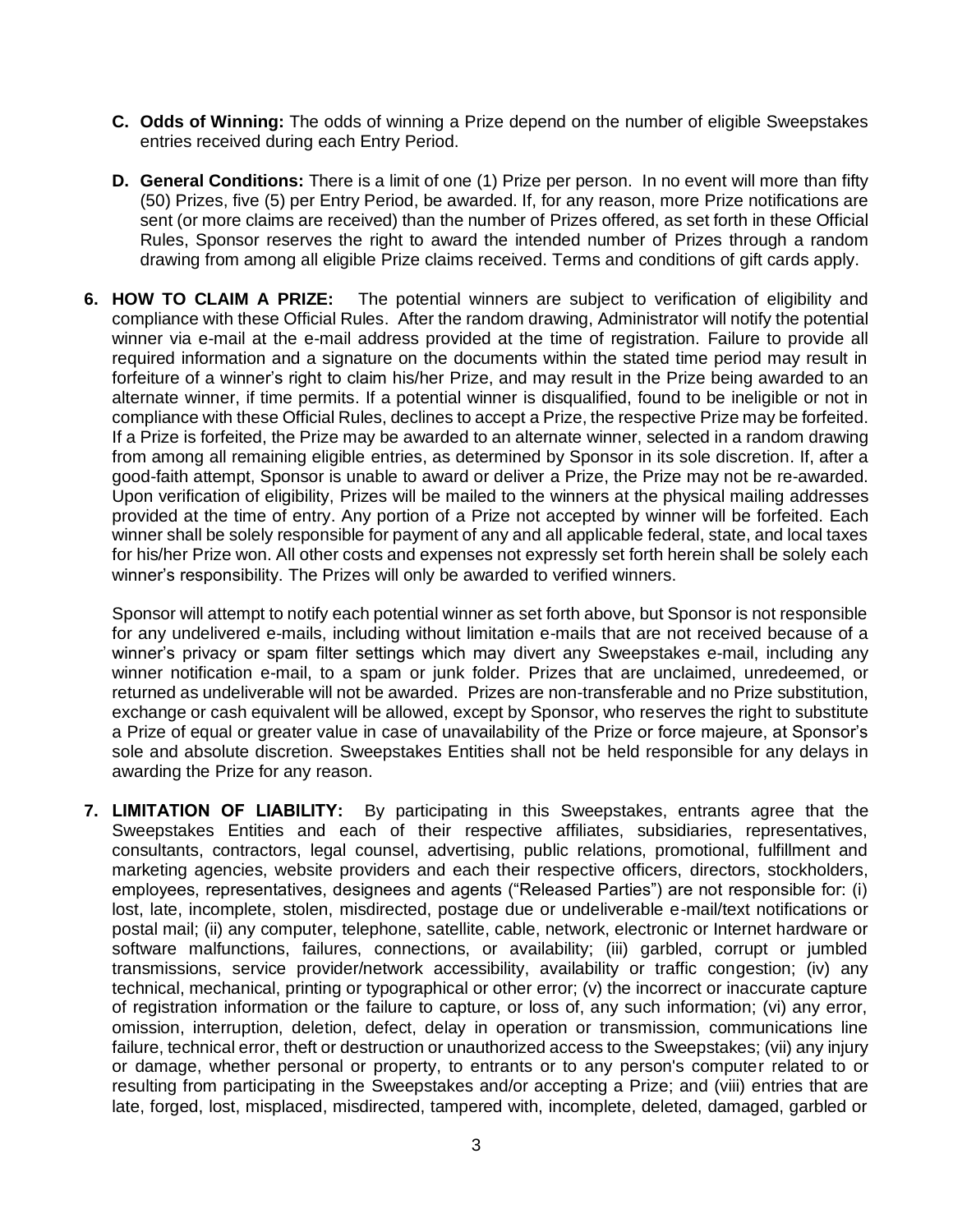otherwise not in compliance with the Official Rules. Further, the Sweepstakes Entities are not responsible for any unanswered or undeliverable winner notifications.

By entering the Sweepstakes, each entrant agrees: (i) to be bound by these Official Rules, including entry requirements; (ii) to waive any rights to claim ambiguity with respect to these Official Rules; (iii) to waive all of his/her rights to bring any claim, action or proceeding against any of the Released Parties in connection with the Sweepstakes; and (iii) to forever and irrevocably agree to release and hold harmless each of the Released Parties from any and all claims, lawsuits, judgments, causes of action, proceedings, demands, fines, penalties, liability, costs and expenses (including, without limitation, reasonable attorneys' fees) that may arise in connection with: (a) the Sweepstakes, including, but not limited to, any Sweepstakes-related activity or element thereof, and the entrant's entries, participation or inability to participate in the Sweepstakes; (b) the violation of any third-party privacy, personal, publicity or proprietary rights; (c) acceptance, attendance at, receipt, travel related to, participation in, delivery of, possession, defects in, use, non-use, misuse, inability to use, loss, damage, destruction, negligence or willful misconduct in connection with the use of a Prize (or any component thereof); (d) any change in the prizing (or any components thereof); (e) human error; (f) any wrongful, negligent, or unauthorized act or omission on the part of any of the Released Parties; (g) lost, late, stolen, misdirected, damaged or destroyed prizing (or any element thereof); or (h) the negligence or willful misconduct by entrant.

If, for any reason, the Sweepstakes is not capable of running as planned, Sponsor reserves the right, at its sole and absolute discretion, to cancel, terminate, modify or suspend the Sweepstakes and/or proceed with the Sweepstakes, including the selection of a winner in a manner it deems fair and reasonable, including the selection of a winner from among eligible entries received prior to such cancellation, termination, modification or suspension. In no event will more Prizes be awarded than are stated in these Official Rules. In the event that, due to technical, typographical, mechanical, administrative, printing, production, computer or other errors, there are more winners than are stated in these Official Rules, a random drawing among the claimants will be held to determine the winner.

WITHOUT LIMITING THE FOREGOING, EVERYTHING REGARDING THIS SWEEPSTAKES, INCLUDING THE PRIZES, IS PROVIDED "AS IS" WITHOUT WARRANTY OF ANY KIND, EITHER EXPRESS OR IMPLIED, INCLUDING BUT NOT LIMITED TO, THE IMPLIED WARRANTIES OF MERCHANTABILITY, FITNESS FOR A PARTICULAR PURPOSE OR NON-INFRINGEMENT.

**8. DISPUTES: THIS SWEEPSTAKES IS GOVERNED BY, AND WILL BE CONSTRUED IN ACCORDANCE WITH, THE LAWS OF THE STATE OF MICHIGAN, AND THE FORUM AND VENUE FOR ANY DISPUTE SHALL BE IN THE OAKLAND COUNTY, MICHIGAN. IF THE CONTROVERSY OR CLAIM IS NOT OTHERWISE RESOLVED THROUGH DIRECT DISCUSSIONS OR MEDIATION, IT SHALL THEN BE RESOLVED BY FINAL AND BINDING ARBITRATION ADMINISTERED BY JAMS IN ACCORDANCE WITH ITS ARBITRATION RULES AND PROCEDURES OR SUBSEQUENT VERSIONS THEREOF ("JAMS RULES"). THE JAMS RULES FOR SELECTION OF AN ARBITRATOR SHALL BE FOLLOWED, EXCEPT THAT THE ARBITRATOR SHALL BE EXPERIENCED AND LICENSED TO PRACTICE LAW IN MICHIGAN. ALL PROCEEDINGS BROUGHT PURSUANT TO THIS PARAGRAPH WILL BE CONDUCTED IN OAKLAND COUNTY, MICHIGAN. THE REMEDY FOR ANY CLAIM SHALL BE LIMITED TO ACTUAL DAMAGES, AND IN NO EVENT SHALL ANY PARTY BE ENTITLED TO RECOVER PUNITIVE, EXEMPLARY, CONSEQUENTIAL OR INCIDENTAL DAMAGES OR HAVE DAMAGES MULTIPLIED OR OTHERWISE INCREASED, INCLUDING ATTORNEYS' FEES OR OTHER SUCH RELATED COSTS OF BRINGING A CLAIM, OR TO RESCIND THIS AGREEMENT OR SEEK INJUNCTIVE OR ANY OTHER EQUITABLE RELIEF. ENTRANTS AGREE THAT THE RIGHTS AND OBLIGATIONS OF ANY ENTRANT AND/OR SWEEPSTAKES ENTITIES AND/OR ANY**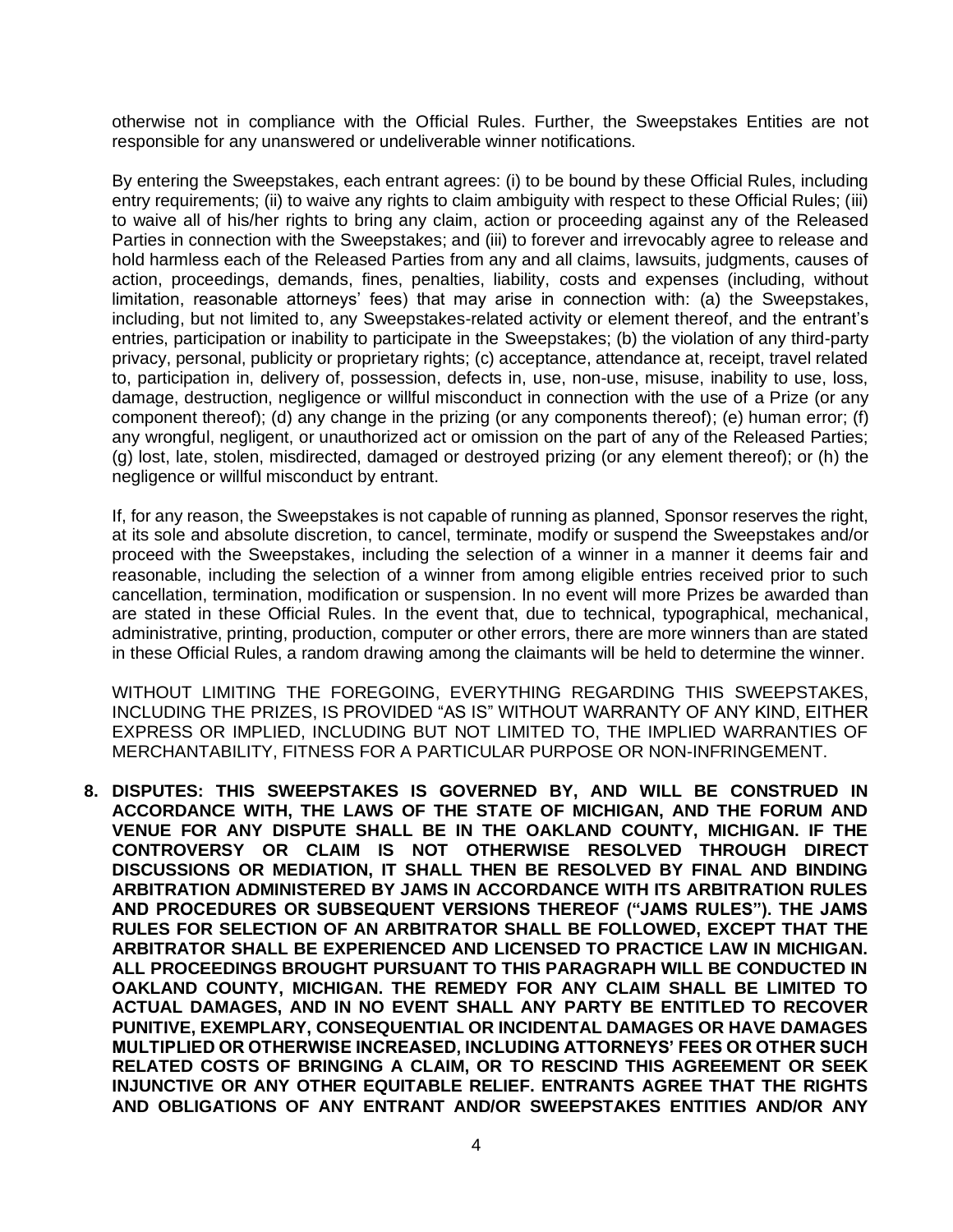## **OTHER PARTY SHALL BE RESOLVED INDIVIDUALLY, WITHOUT RESORT TO ANY FORM OF CLASS ACTION. ANY DEMAND FOR ARBITRATION MUST BE FILED WITHIN ONE (1) YEAR FROM THE END OF THE SWEEPSTAKES PERIOD, OR THE CAUSE OF ACTION SHALL BE FOREVER BARRED.**

- **9. PRIVACY:** Sponsor's privacy policy is available at: [https://www.goldencorral.com/privacy/.](https://www.goldencorral.com/privacy/)
- **10. PUBLICITY RIGHTS:** By participating in this Sweepstakes, each entrant agrees to allow the Sponsor and Sponsor's designee the perpetual right to use his/her name, address (city and state), biographical information, likeness, picture and other information and content provided in connection with the Sweepstakes for promotion, trade, commercial, advertising and publicity purposes in all media worldwide including, but not limited to, on television and the Internet, without notice, review or approval and without additional compensation, except where prohibited by law.
- **11. GENERAL:** Any attempted form of participation in this Sweepstakes other than as described herein is void. Sponsor and Administrator reserve the right to disqualify any entrant found or suspected, in their sole and absolute discretion, to be tampering with the operation of the Sweepstakes; to be acting in violation of these Official Rules; or to be acting in an unsportsmanlike manner or with the intent to disrupt the normal operation of this Sweepstakes. Any attempted form of participation in this Sweepstakes other than as in these Official Rules is void. If it is discovered that a person has registered or attempted to register more than once using multiple phone numbers, e-mail addresses, residential addresses, multiple identities, IP addresses, use of proxy servers, or like methods, all of that person's entries will be declared null and void and that person will not be awarded any Prize that he/she might have been entitled to receive. Any use of robotic, automatic, macro, programmed, third party or like methods to participate in the Sweepstakes will void any attempted participation effected by such methods and the disqualification of the individual utilizing the same. Entrants and/or potential winners may be required to provide proof of identification and eligibility as required by Sponsor or Administrator In the event of a dispute as to the identity of a winner, the winning entry will be declared made by the authorized account holder of the e-mail address submitted on the registration form associated with such entry. "Authorized account holder" is defined as the natural person who is assigned to an e-mail address by an Internet access provider, online service provider or other organization (e.g., business, educational institution) that is responsible for assigning email addresses for the domain associated with the submitted email address. Each entrant may be required to show proof of being an authorized account holder. **CAUTION: ANY ATTEMPT TO DELIBERATELY DAMAGE ANY WEBSITE OR UNDERMINE THE LEGITIMATE OPERATION OF THE SWEEPSTAKES IS A VIOLATION OF CRIMINAL AND CIVIL LAWS. SHOULD SUCH AN ATTEMPT BE MADE, THE SPONSOR RESERVES THE RIGHT TO SEEK DAMAGES OR OTHER REMEDIES FROM ANY SUCH PERSON(S) RESPONSIBLE FOR THE ATTEMPT TO THE FULLEST EXTENT PERMITTED BY LAW.** If any provision of these Official Rules or any word, phrase, clause, sentence, or other portion thereof should be held unenforceable or invalid for any reason, then that provision or portion thereof shall be modified or deleted in such manner as to render the remaining provisions of these Official Rules valid and enforceable. The invalidity or unenforceability of any provision of these Official Rules or the Prize documents will not affect the validity or enforceability of any other provision. No entrant shall have the right to modify or amend these Official Rules. Sponsor's failure to enforce any term of these Official Rules shall not constitute a waiver of that provision and such provision shall remain in full force and effect. All entries and/or materials submitted become the property of Sponsor and will not be returned. In the event of any conflict with any Sweepstakes details contained in these Official Rules and Sweepstakes details contained in any promotional materials (including but not limited to point of sale, television and print advertising, promotional packaging and other promotional media), the details of the Sweepstakes as set forth in these Official Rules shall prevail.